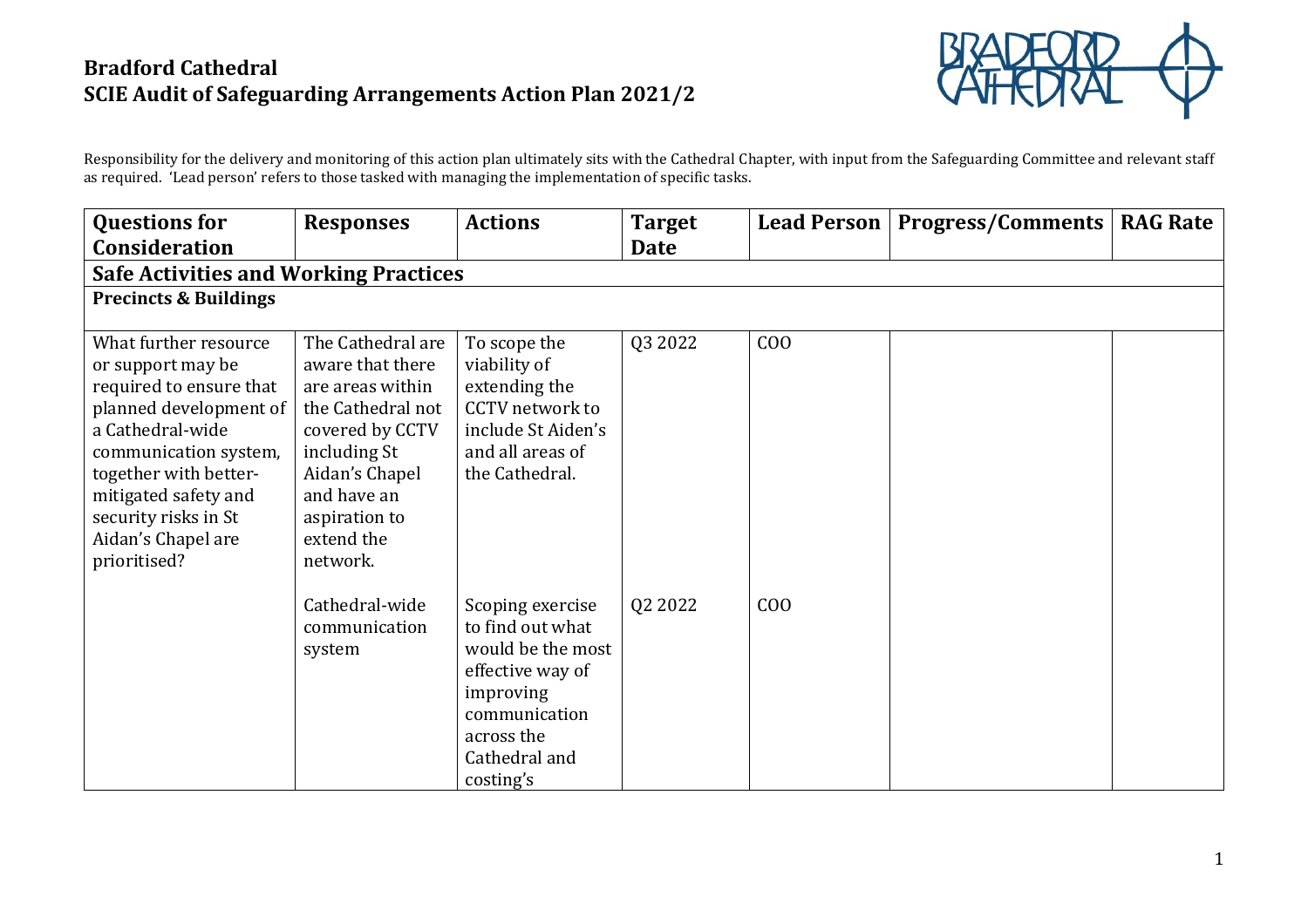

| Who is best placed to<br>review the current lone<br>working procedures to<br>ensure that current<br>vulnerabilities are | To address the<br>challenges of lone<br>working, the<br>Cathedral is<br>aware that this | Review the Lone<br><b>Working Policy</b><br>for Chapter's<br>approval.                                                          | Q1 2021 | C <sub>0</sub>     |  |
|-------------------------------------------------------------------------------------------------------------------------|-----------------------------------------------------------------------------------------|---------------------------------------------------------------------------------------------------------------------------------|---------|--------------------|--|
| addressed?                                                                                                              | will have<br>implications for<br>staff time and<br>costs.                               | To include the<br>Lone Working<br>Policy in all new<br>recruitment<br>inductions.                                               | Q1 2022 | C <sub>0</sub>     |  |
|                                                                                                                         |                                                                                         | To review staff<br>working practices<br>within the<br>Cathedral and<br>make<br>recommendations<br>including staff<br>costing's. | Q4 2022 | C <sub>0</sub>     |  |
| <b>Children</b>                                                                                                         |                                                                                         |                                                                                                                                 |         |                    |  |
| Is the cathedral                                                                                                        | As a result of the                                                                      | To reinstate the                                                                                                                | Q1 2022 | <b>Head Verger</b> |  |
| confident that                                                                                                          | pandemic                                                                                | H&S and                                                                                                                         |         |                    |  |
| safeguarding<br>arrangements for                                                                                        | Children's Space<br>has been meeting                                                    | Safeguarding<br>notice board in                                                                                                 |         |                    |  |
| raising a concern are                                                                                                   | online. As they                                                                         | the parish room.                                                                                                                |         |                    |  |
| sufficiently clearly                                                                                                    | return to the                                                                           |                                                                                                                                 |         |                    |  |
| explained and                                                                                                           | newly                                                                                   | SO/Designated                                                                                                                   | Q2 2022 | CS <sub>O</sub>    |  |
| understood by those                                                                                                     | refurbished                                                                             | Adult to arrange                                                                                                                | onwards |                    |  |
| who attend the                                                                                                          | parish room, the                                                                        |                                                                                                                                 |         |                    |  |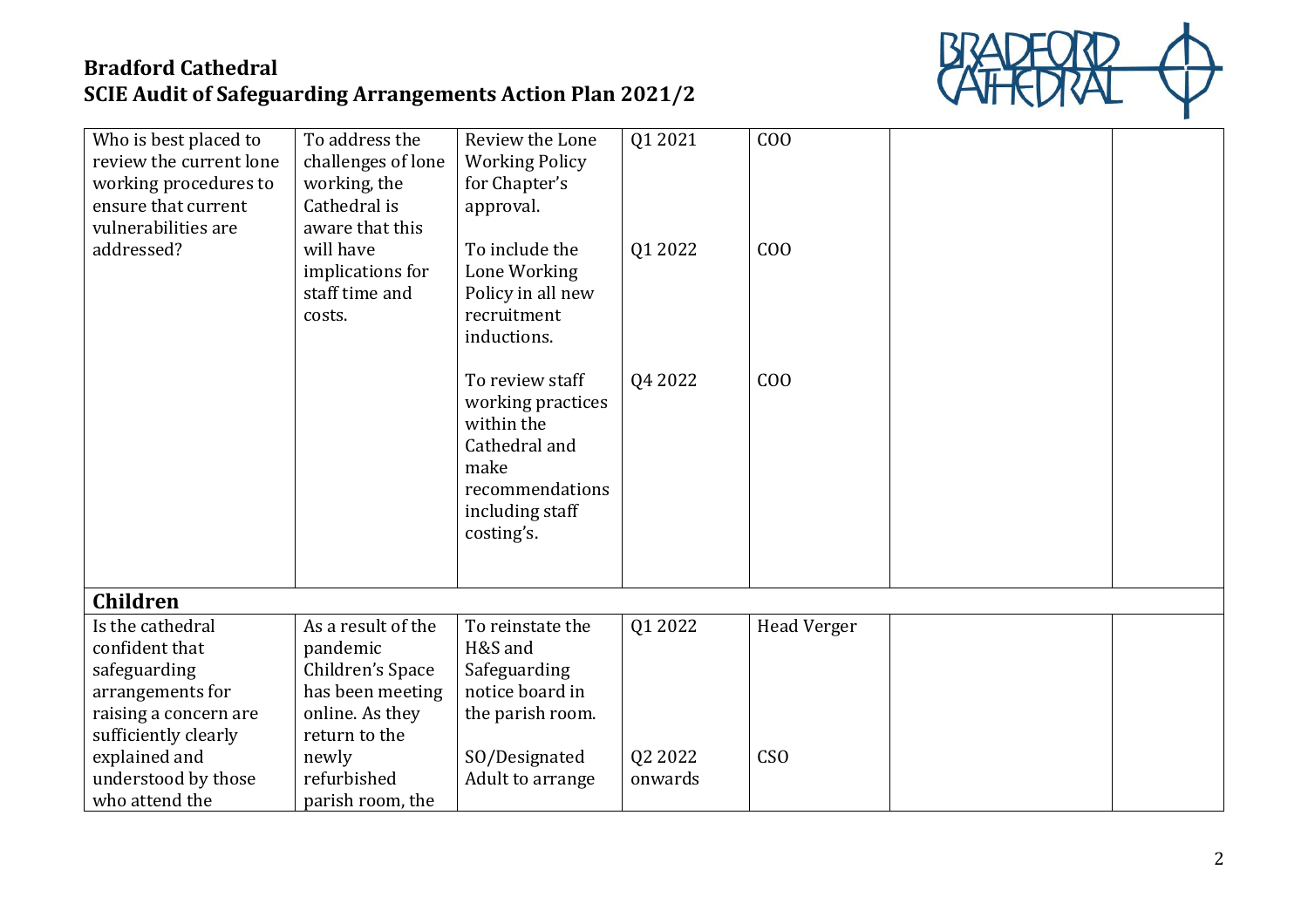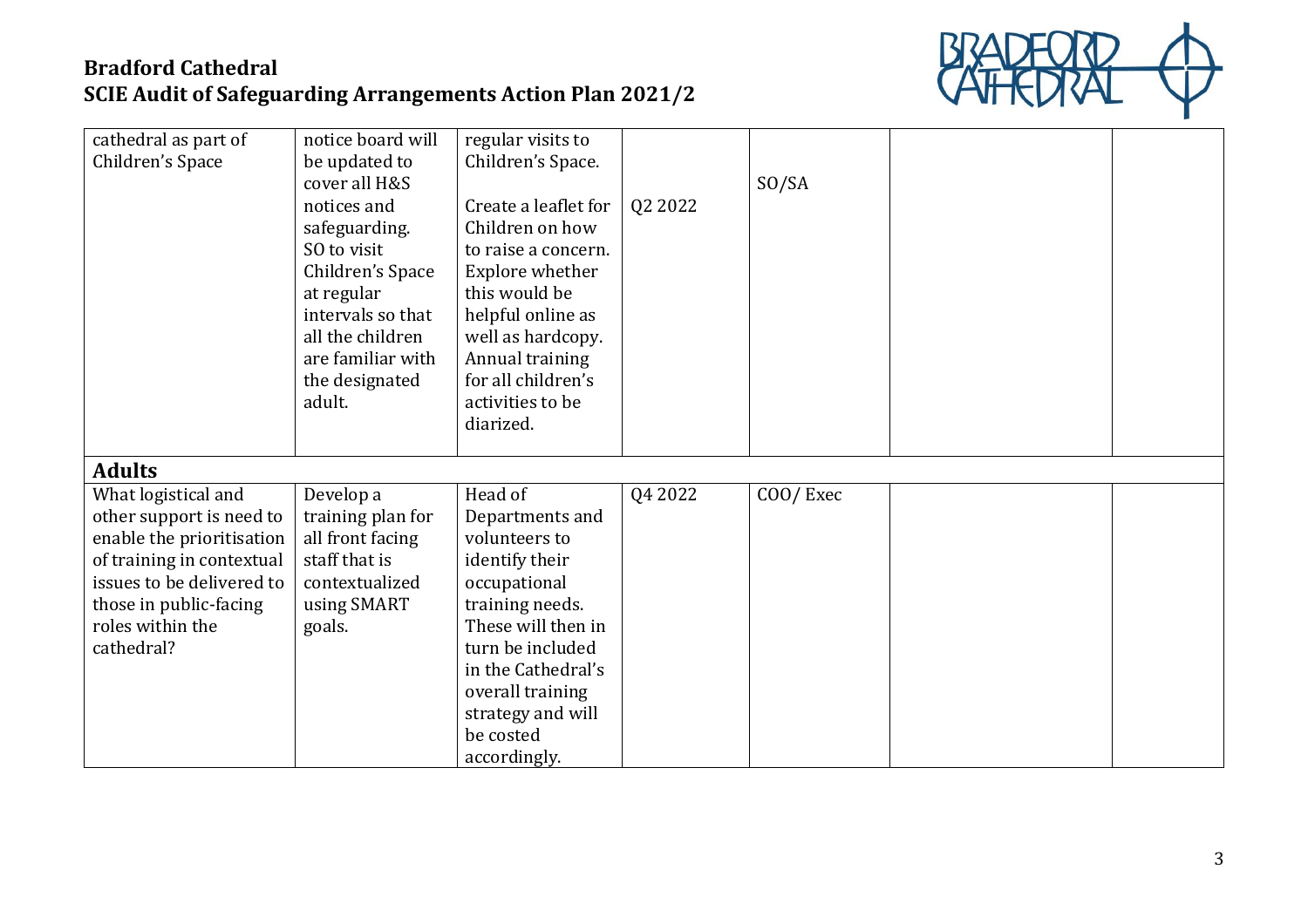

| Is the Cathedral                               | Weekly staff       | Review and         | Q2 2022   | SO/SA |  |
|------------------------------------------------|--------------------|--------------------|-----------|-------|--|
| confidant that its                             | meetings before    | identify a method  |           |       |  |
| current system for                             | the pandemic       | for addressing     |           |       |  |
| communicating about                            | would have         | this issue.        |           |       |  |
| the support needs of, or                       | traditionally      |                    |           |       |  |
| risks posed by,                                | communicated       |                    |           |       |  |
| individuals to those in                        | some issues of     |                    |           |       |  |
| wider-public facing                            | concern. Since the |                    |           |       |  |
| roles within the                               | pandemic the       |                    |           |       |  |
| Cathedral remains                              | weekly meetings    |                    |           |       |  |
| sufficient?                                    | have changed and   |                    |           |       |  |
|                                                | the Cathedral      |                    |           |       |  |
|                                                | needs to review    |                    |           |       |  |
|                                                | how this issue     |                    |           |       |  |
|                                                | can be addressed.  |                    |           |       |  |
|                                                | We are confident   |                    |           |       |  |
|                                                | that the current   |                    |           |       |  |
|                                                | method of using    |                    |           |       |  |
|                                                | incident           |                    |           |       |  |
|                                                | reporting form     |                    |           |       |  |
|                                                | and general        |                    |           |       |  |
|                                                | safeguarding       |                    |           |       |  |
|                                                | email allows for   |                    |           |       |  |
|                                                | effective          |                    |           |       |  |
|                                                | reporting.         |                    |           |       |  |
| <b>Case Work Including Information Sharing</b> |                    |                    |           |       |  |
| How might the                                  | The CSO and        | The action to meet | Completed |       |  |
| cathedral use their                            | ACSO meet          | frequently and     |           |       |  |
| existing structures and                        | regularly to       | regularly has been |           |       |  |
| mechanisms to ensure                           | discuss all        | implemented        |           |       |  |
| that safeguarding                              |                    |                    |           |       |  |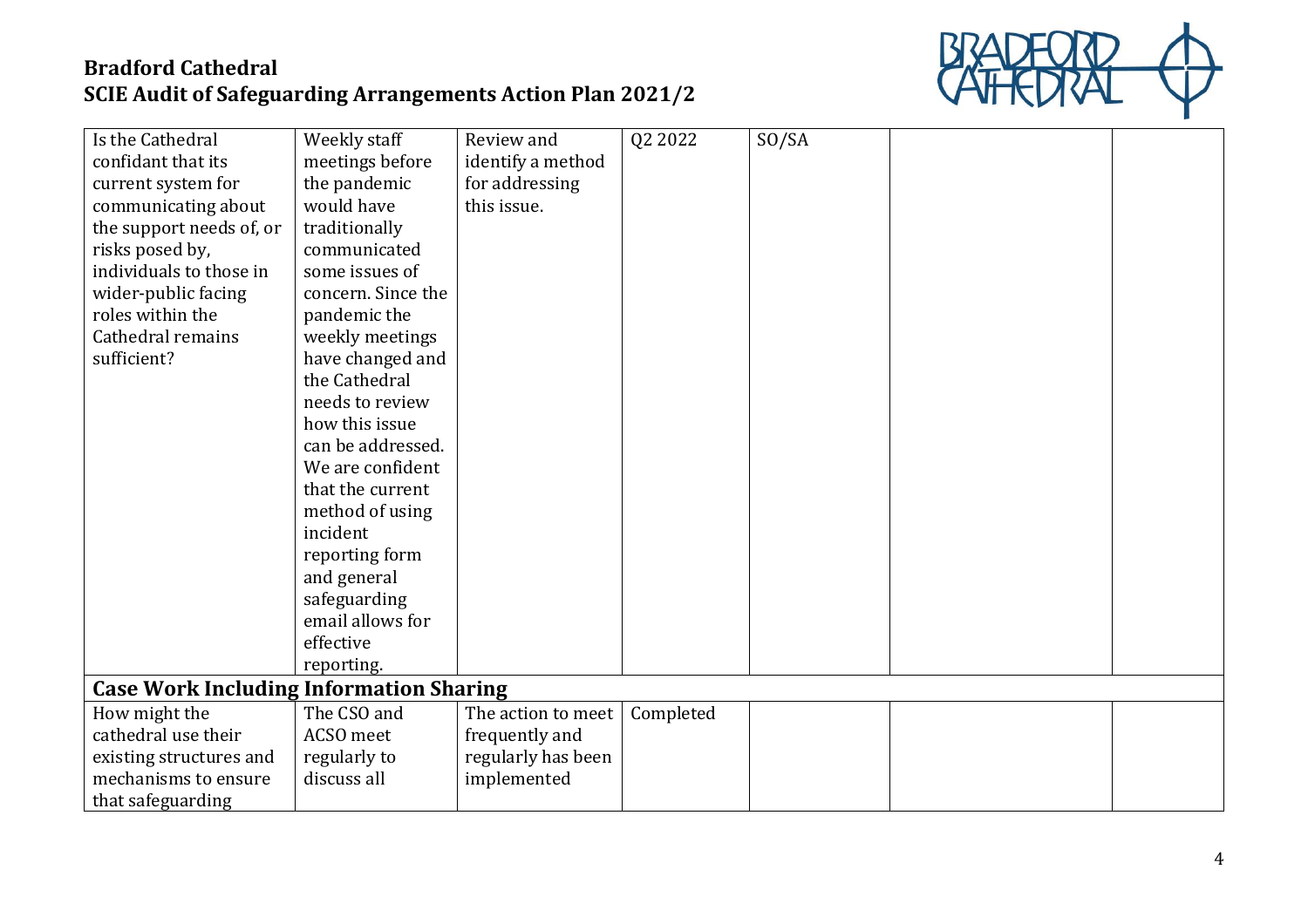

| advice is consistent and | safeguarding      | ensuring             |         |                |  |
|--------------------------|-------------------|----------------------|---------|----------------|--|
| predictable for those    | matters           | consistency.         |         |                |  |
| who have cause to seek   |                   |                      |         |                |  |
| it?                      |                   |                      |         |                |  |
| How might the current    | The flowchart to  | Flowchart to be      | Q3 2022 | SO/SA          |  |
| safeguarding reporting   | be reviewed and   | reviewed.            |         |                |  |
| flowchart be expanded    | staff training to | Flowchart to         |         |                |  |
| to formalise and clarify | be reviewed.      | include volunteers   |         |                |  |
| the procedure for        |                   | and congregation.    |         |                |  |
| information sharing and  |                   | Regular training     |         |                |  |
| communication            |                   | of all staff with    |         |                |  |
| between the              |                   | regards to using     |         |                |  |
| safeguarding Team and    |                   | the flowchart and    |         |                |  |
| key leads within the     |                   | all internal         |         |                |  |
| cathedral, as well as    |                   | safeguarding         |         |                |  |
| guidance about who       |                   | practices. This will |         |                |  |
| this might include and   |                   | also be included in  |         |                |  |
| when it would not be     |                   | the induction        |         |                |  |
| appropriate?             |                   | process for all      |         |                |  |
|                          |                   | new staff.           |         |                |  |
| What amendments to       | The form to be    | Form to be           | Q2 2022 | SO/SA          |  |
| the current incident     | reviewed and      | reviewed and         |         |                |  |
| report form might aid    | amended to        | amended, then all    |         |                |  |
| the oversight and        | include a         | staff updated.       |         |                |  |
| management of cases?     | chronology &      |                      |         |                |  |
|                          | actions table     |                      |         |                |  |
| <b>Training</b>          |                   |                      |         |                |  |
| What would a single      | This to be        | Exec to review       | Q2 2022 | C <sub>0</sub> |  |
| recruitment and          | considered and    | how training         |         |                |  |
| training register look   | other examples    | records can be       |         |                |  |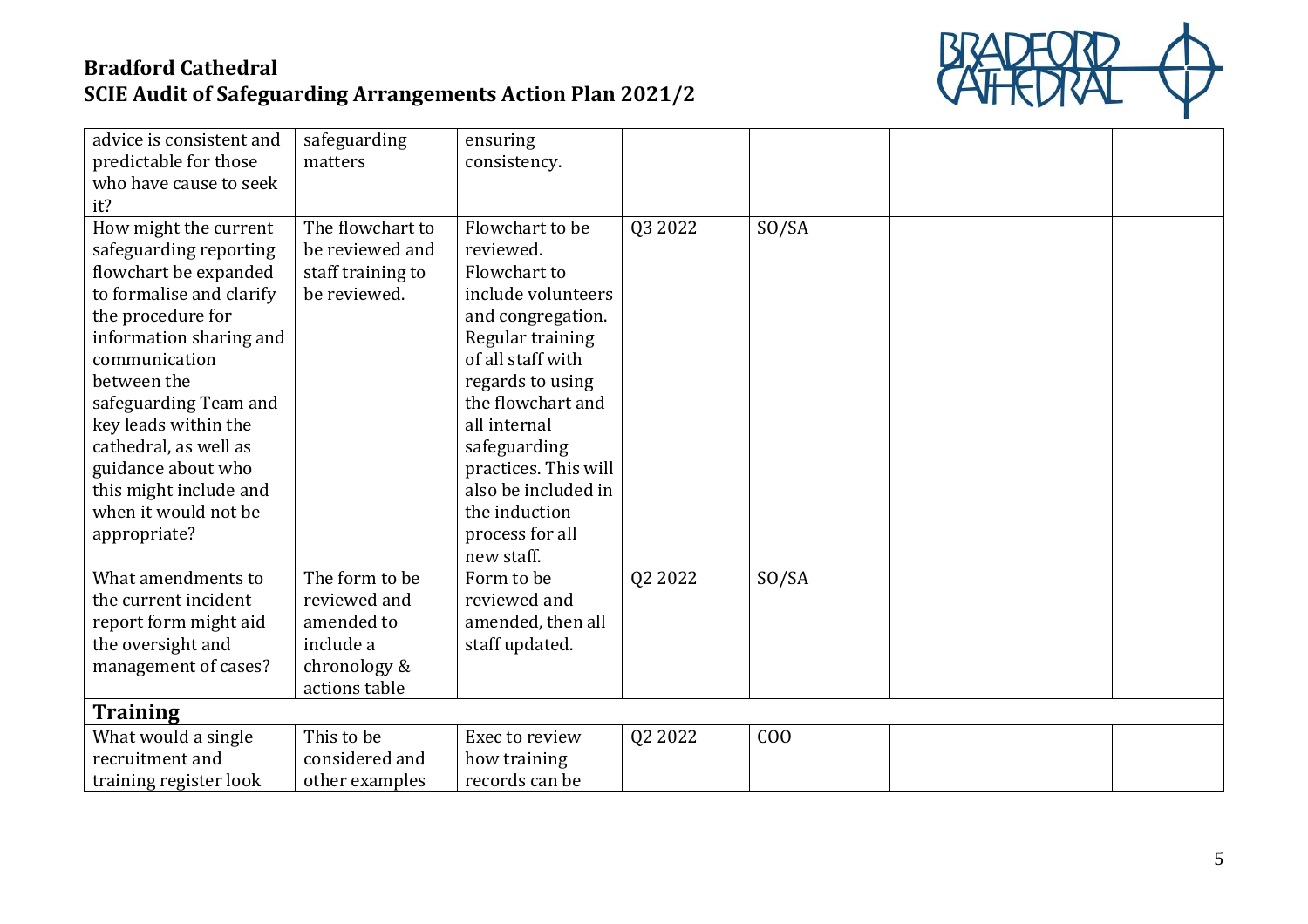

| like for both staff and  | sought from other  | kept and           |         |         |          |
|--------------------------|--------------------|--------------------|---------|---------|----------|
| volunteers?              | Cathedrals.        | maintained. This   |         |         |          |
|                          |                    | work is already    |         |         |          |
|                          |                    | underway.          |         |         |          |
| Is the cathedral         | Since the audit    | Developing         | Q2 2022 | COO/SO  | Underway |
| confident that it has    | the Cathedral has  | training sessions  |         |         |          |
| agreed and established   | been running       | for current and    |         |         |          |
| an imperative for        | induction          | new volunteers, to |         |         |          |
| training completion      | sessions for       | include H&S and    |         |         |          |
| amongst the wider        | current            | safeguarding       |         |         |          |
| volunteer body?          | volunteers, which  | training           |         |         |          |
|                          | have included      | requirements.      |         |         |          |
|                          | training           |                    |         |         |          |
|                          | requirements.      |                    |         |         |          |
|                          | This will be       |                    |         |         |          |
|                          | expanded to        |                    |         |         |          |
|                          | include new        |                    |         |         |          |
|                          | volunteers in      |                    |         |         |          |
|                          | spring 2022        |                    |         |         |          |
| What opportunities       | To embed policies  | Outline a program  | Q2 2022 | SO/SA   |          |
| exist, or could be       | with regular staff | of ongoing staff   |         |         |          |
| created, to support the  | training with an   | training, which    |         |         |          |
| evaluation of training   | interactive        | will include       |         |         |          |
| quality and impact and   | element enabling   | evaluation.        |         |         |          |
| how could this data be   | knowledge to be    |                    |         |         |          |
| used strategically?      | tested and         |                    |         |         |          |
|                          | embedded.          |                    |         |         |          |
| <b>Safer-Recruitment</b> |                    |                    |         |         |          |
| In addition to those     | Safer recruitment  | HODs are working   | Q3 2021 | COO/CSO |          |
| already identified for   | training has now   | with their         | onwards |         |          |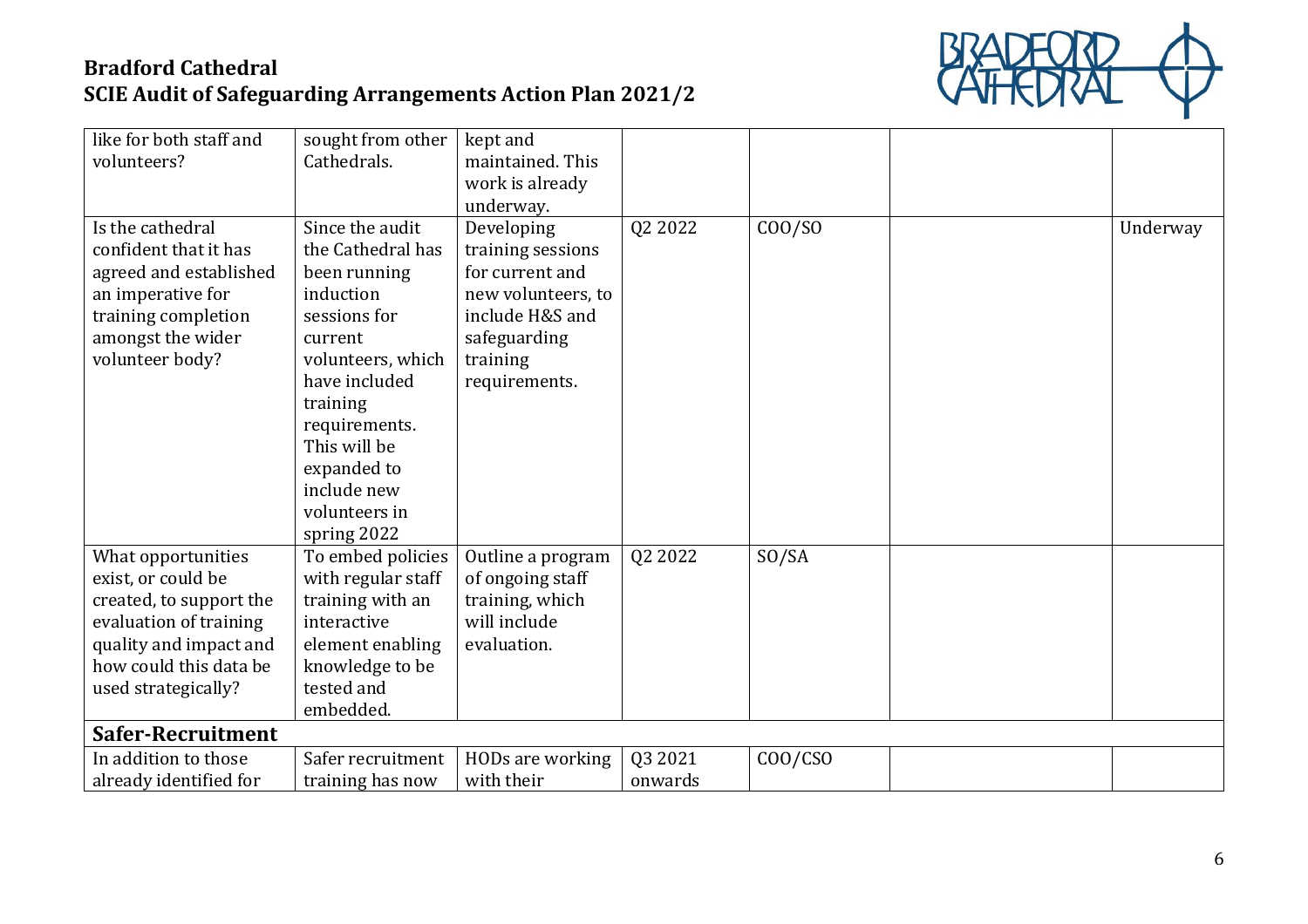

| safer recruitment                        | been released and    | departments to      |         |                |  |
|------------------------------------------|----------------------|---------------------|---------|----------------|--|
| training, who else may                   | is online. All staff | undertake the       |         |                |  |
| benefit from it in order                 | are being invited    | training. All staff |         |                |  |
| to support consistent                    | to undertake the     | involved in any     |         |                |  |
| and effective practice in                | training             | recruitment         |         |                |  |
| volunteer recruitment                    |                      | volunteers or paid  |         |                |  |
| under the new devolved                   |                      | staff have to       |         |                |  |
| approach?                                |                      | complete the        |         |                |  |
|                                          |                      | training.           |         |                |  |
| What might a personnel                   | To add a cover       | Add a cover sheet   | Q1 2022 | C <sub>0</sub> |  |
| file checklist look like at              | sheet onto           | onto personal       |         |                |  |
| Bradford Cathedral, to                   | personal folders     | folders, which      |         |                |  |
| support oversight and                    |                      | includes dates and  |         |                |  |
| assurances of the                        |                      | list of key         |         |                |  |
| completion of all                        |                      | information         |         |                |  |
| relevant checks?                         |                      | obtained            |         |                |  |
| <b>Policies, Procedures and Guidance</b> |                      |                     |         |                |  |
| Does the current suite                   | Review existing      | Review and          | Q2 2022 | C <sub>0</sub> |  |
| of policy and guidance                   | policies and         | amend the           |         |                |  |
| effectively capture the                  | update in order to   | policies to reflect |         |                |  |
| cathedral's context in                   | contextualise it.    | the context of      |         |                |  |
| relation to                              |                      | Cathedral           |         |                |  |
| safeguarding? How                        |                      |                     |         |                |  |
| could this be further                    |                      |                     |         |                |  |
| developed?                               |                      |                     |         |                |  |
| What would staff and                     | Both of these        | Review of staff     | Q4 2022 | C <sub>0</sub> |  |
| volunteer handbooks                      | documents            | and volunteer       |         |                |  |
| look like, and who                       | already exist.       | handbooks to be     |         |                |  |
| should be involved in                    | Annual review of     | undertaken.         |         |                |  |
| their creation?                          | their content        |                     |         |                |  |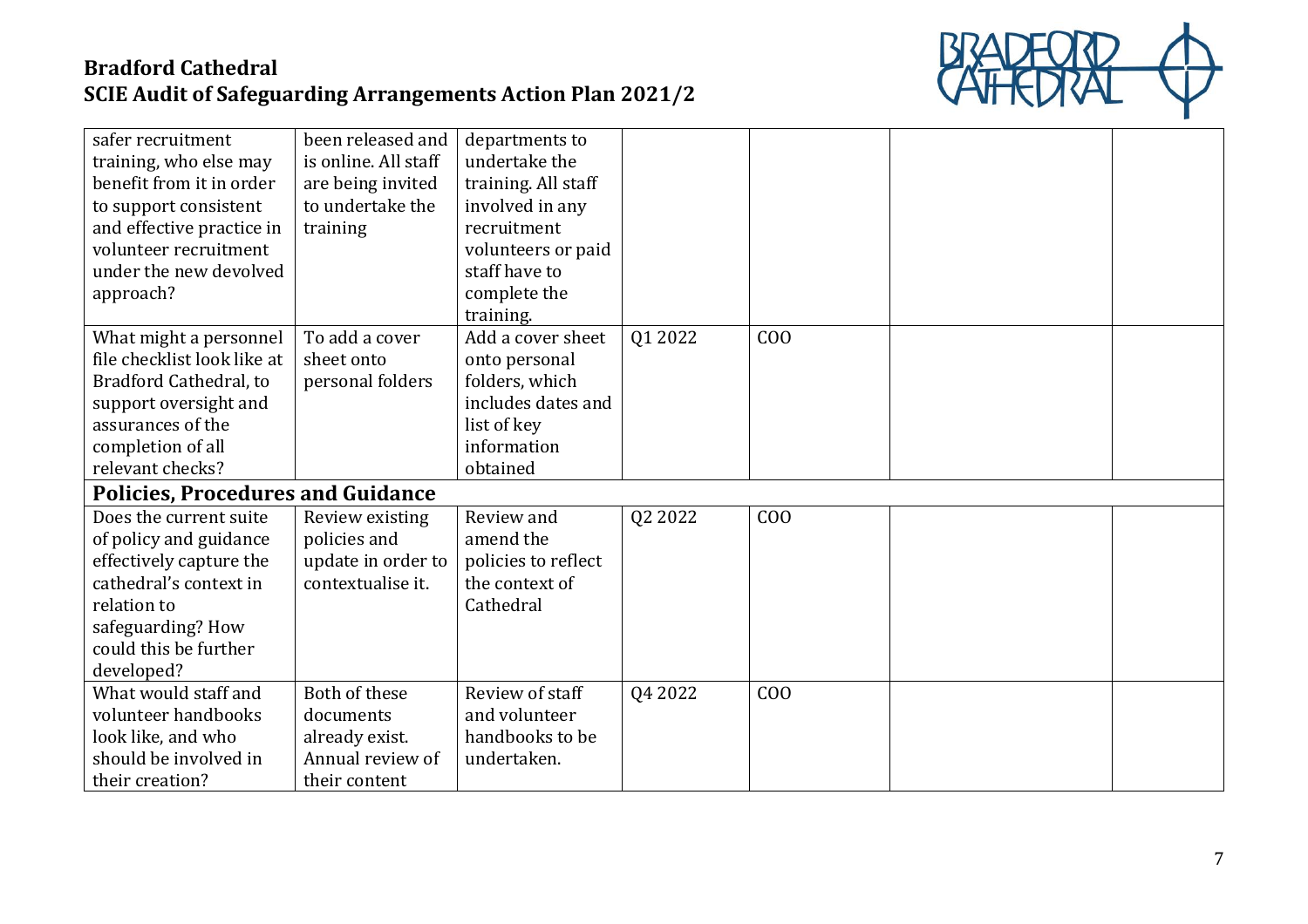

|                                                                  | should be         |                    |         |       |      |
|------------------------------------------------------------------|-------------------|--------------------|---------|-------|------|
|                                                                  | scheduled.        |                    |         |       |      |
| How will the cathedral                                           | All key           | Signposts          | Q3 2022 | SO/SA | Done |
| ensure access to                                                 | documents are on  | members of the     |         |       |      |
| essential safeguarding                                           | the website.      | congregation and   |         |       |      |
| material for all staff and                                       | Safeguarding      | staff to our       |         |       |      |
| volunteers the diocesan                                          | Policy also       | website through    |         |       |      |
| safeguarding                                                     | available in the  | regular            |         |       |      |
| advisor/cathedral                                                | Cathedral and on  | congregation       |         |       |      |
| officer.                                                         | the notice boards | updates. Will also |         |       |      |
|                                                                  | and in the main   | include updates as |         |       |      |
|                                                                  | office.           | part of            |         |       |      |
|                                                                  |                   | safeguarding       |         |       |      |
|                                                                  |                   | Sunday in          |         |       |      |
|                                                                  |                   | October.           |         |       |      |
| The Diocesan Safeguarding Advisor/Cathedral Safeguarding Officer |                   |                    |         |       |      |
| What opportunities                                               | See previous      |                    |         |       |      |
| already exist within the                                         | action point      |                    |         |       |      |
| cathedral's current                                              | under Case Work   |                    |         |       |      |
| structures to address                                            |                   |                    |         |       |      |
| concerns around the                                              |                   |                    |         |       |      |
| consistency and                                                  |                   |                    |         |       |      |
| availability of                                                  |                   |                    |         |       |      |
| safeguarding advice and                                          |                   |                    |         |       |      |
| how can this be further                                          |                   |                    |         |       |      |
| refined to improve the                                           |                   |                    |         |       |      |
| predictability of the                                            |                   |                    |         |       |      |
| response that staff and                                          |                   |                    |         |       |      |
| volunteers receive?                                              |                   |                    |         |       |      |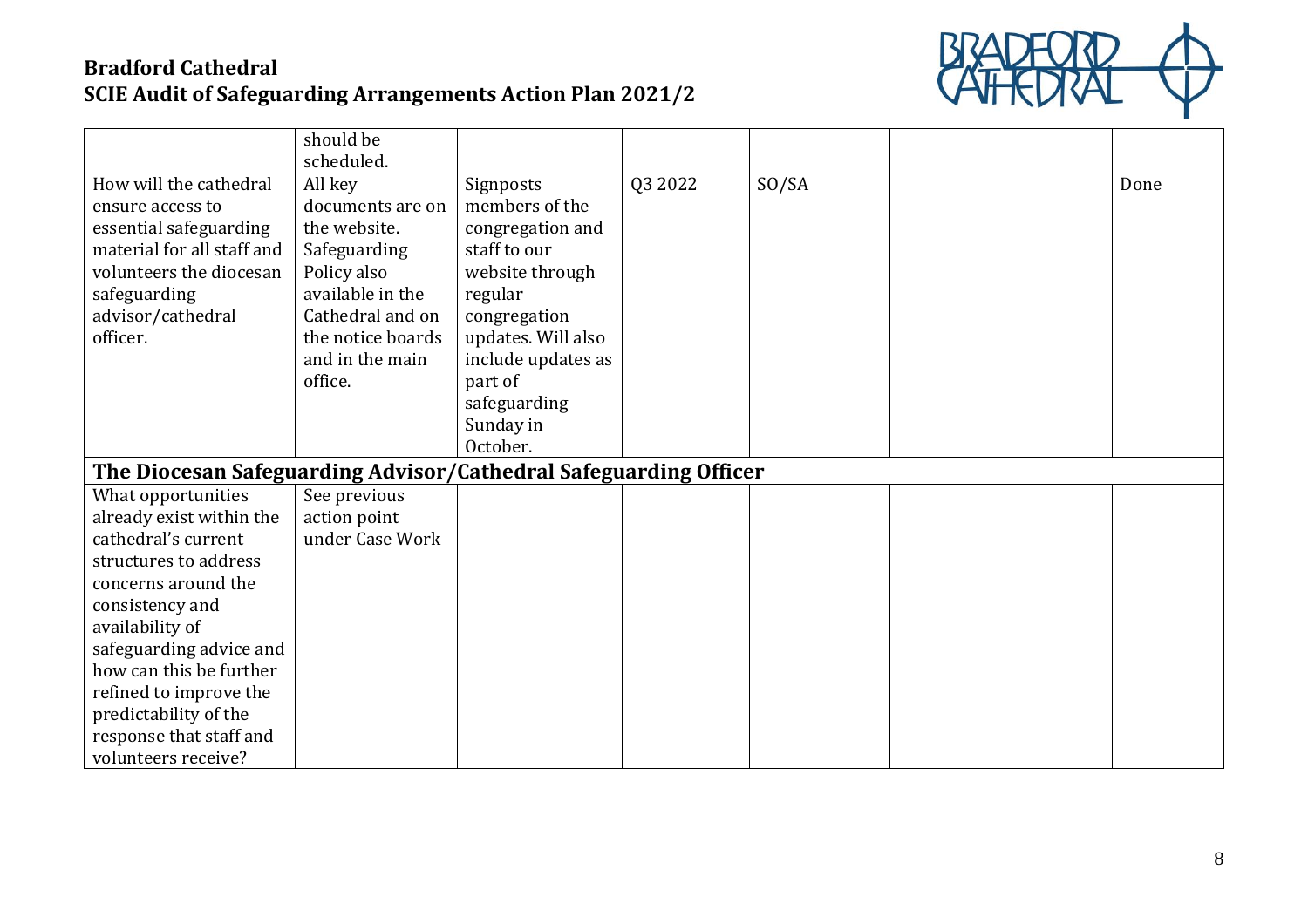

| What are the costs and   | This could be      | Contact the        | Q1 2022 | CSO <sub>1</sub> |  |
|--------------------------|--------------------|--------------------|---------|------------------|--|
| benefits of independent, | explored through   | Cathedral          |         |                  |  |
| professional             | the Cathedral      | Safeguarding       |         |                  |  |
| supervision for the CSO  | Safeguarding       | Network.           |         |                  |  |
| and what might such a    | Network to         |                    |         |                  |  |
| provision look like?     | explore            | Safeguarding       | Q3 2022 | SO/Chair of      |  |
|                          | possibilities. For | Committee to       |         | Committee        |  |
|                          | the safeguarding   | make               |         |                  |  |
|                          | committee to       | recommendations    |         |                  |  |
|                          | consider and       | to Chapter         |         |                  |  |
|                          | make               |                    |         |                  |  |
|                          | recommendations    |                    |         |                  |  |
|                          | to Chapter.        |                    |         |                  |  |
| What opportunities       | The current        | Safeguarding       | Q2 2022 | SO/Chair of      |  |
| exist, or could be       | working pattern    | Committee to       |         | Committee        |  |
| created, to ensure       | of the DSA team    | formerly pass this |         |                  |  |
| that the Cathedral       | means that it is   | onto the diocese   |         |                  |  |
| and their link DSA       | difficult for one  | for consideration. |         |                  |  |
| share a common           | member of the      |                    |         |                  |  |
| understanding of a       | DSA to know        |                    |         |                  |  |
| live cases, concerns     | about all the      |                    |         |                  |  |
| and patterns of need     | different cases at |                    |         |                  |  |
| related to               | the Cathedral.     |                    |         |                  |  |
| safeguarding at          | This is something  |                    |         |                  |  |
| Bradford?                | beyond the         |                    |         |                  |  |
|                          | Cathedral          |                    |         |                  |  |
|                          | safeguarding       |                    |         |                  |  |
|                          | team scope. This   |                    |         |                  |  |
|                          | could be explored  |                    |         |                  |  |
|                          | through the        |                    |         |                  |  |
|                          | Diocesan Senior    |                    |         |                  |  |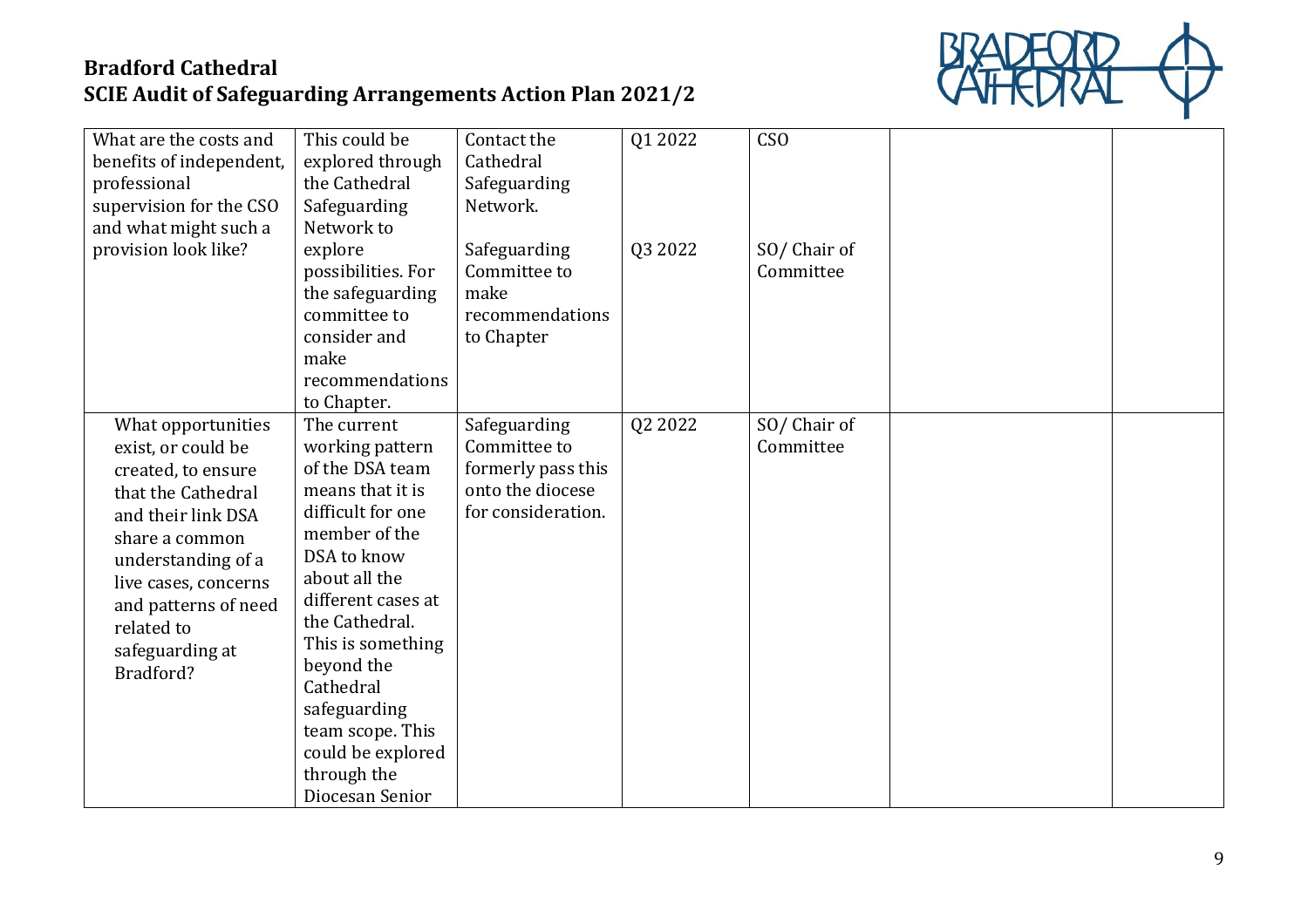

|                                               | <b>Staff Safeguarding</b><br>team meeting to<br>discuss how<br>greater<br>consistency could<br>be achieved. |                                        |         |             |  |
|-----------------------------------------------|-------------------------------------------------------------------------------------------------------------|----------------------------------------|---------|-------------|--|
| <b>Quality Assurance</b><br>Who would be best | Current practice                                                                                            | For the                                | Q2 2022 | SO/Chair of |  |
| placed to contribute                          | is to use the                                                                                               | Safeguarding                           |         | Committee   |  |
| to the development                            | Incident                                                                                                    | Committee to                           |         |             |  |
| of a quality                                  | reporting form to                                                                                           | determine who/or                       |         |             |  |
| assurance and                                 | record all H&S,                                                                                             | which group                            |         |             |  |
| learning framework                            | Safeguarding and                                                                                            | would be best                          |         |             |  |
| for safeguarding?                             | general mishaps                                                                                             | placed to review                       |         |             |  |
|                                               | within the                                                                                                  | the incident forms                     |         |             |  |
|                                               | Cathedral. This                                                                                             | on a six monthly                       |         |             |  |
|                                               | includes                                                                                                    | basis in order to                      |         |             |  |
|                                               | recording                                                                                                   | create learning                        |         |             |  |
|                                               | responses and                                                                                               | points and                             |         |             |  |
|                                               | follow-up actions.                                                                                          | actions.                               |         |             |  |
|                                               | These forms<br>create a clear                                                                               | Look at the                            |         |             |  |
|                                               |                                                                                                             | process by which<br>learning is shared |         |             |  |
|                                               | history of events,<br>which could be                                                                        | across all areas of                    |         |             |  |
|                                               | used as a learning                                                                                          | the cathedral.                         |         |             |  |
|                                               | tool.                                                                                                       | Where                                  |         |             |  |
|                                               |                                                                                                             | appropriate to                         |         |             |  |
|                                               |                                                                                                             | seek external                          |         |             |  |
|                                               |                                                                                                             | practitioners                          |         |             |  |
|                                               |                                                                                                             | advice on areas                        |         |             |  |
|                                               |                                                                                                             | identified for                         |         |             |  |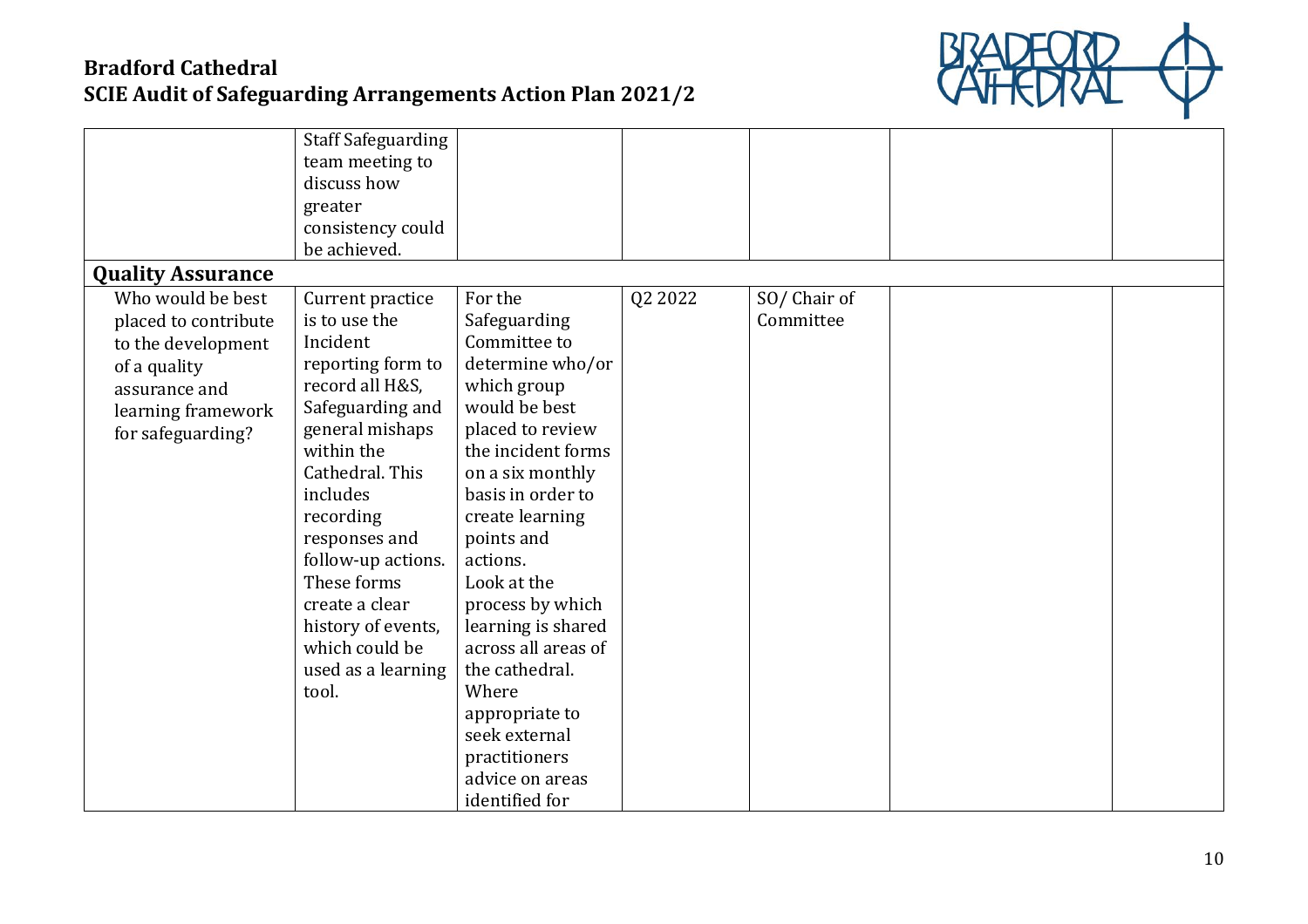

| Is the cathedral<br>confident that its<br>current risk register<br>reflects the<br>cathedral's context,<br>and contains the<br>appropriate depth of<br>detail required for<br>strategic oversight?     | Chapter has<br>already begun to<br>review the risk<br>register with our<br>insurers<br>Ecclesiastical in<br>order to address<br>this issue.                       | development to<br>ensure best<br>practice.<br>Our insurers are<br>currently<br>reviewing the<br>register and will<br>report in due<br>course for Chapter<br>to consider. This<br>will also include<br>training. | Q2 2022 | C <sub>0</sub>             |  |
|--------------------------------------------------------------------------------------------------------------------------------------------------------------------------------------------------------|-------------------------------------------------------------------------------------------------------------------------------------------------------------------|-----------------------------------------------------------------------------------------------------------------------------------------------------------------------------------------------------------------|---------|----------------------------|--|
| Whistleblowing                                                                                                                                                                                         |                                                                                                                                                                   |                                                                                                                                                                                                                 |         |                            |  |
| How can the<br>importance of<br>whistleblowing, and<br>the application of the<br>current policy to the<br>cathedral, be<br>publicised and made<br>clearer to those who<br>may have cause to<br>use it? | The policy needs<br>to be reviewed<br>and approved by<br>Chapter.<br>Chapter and Exec<br>to develop a plan<br>for publicising the<br>policy for all<br>concerned. | Chapter & Exec                                                                                                                                                                                                  | Q2 2022 | COO, Chapter &<br>COO/Exec |  |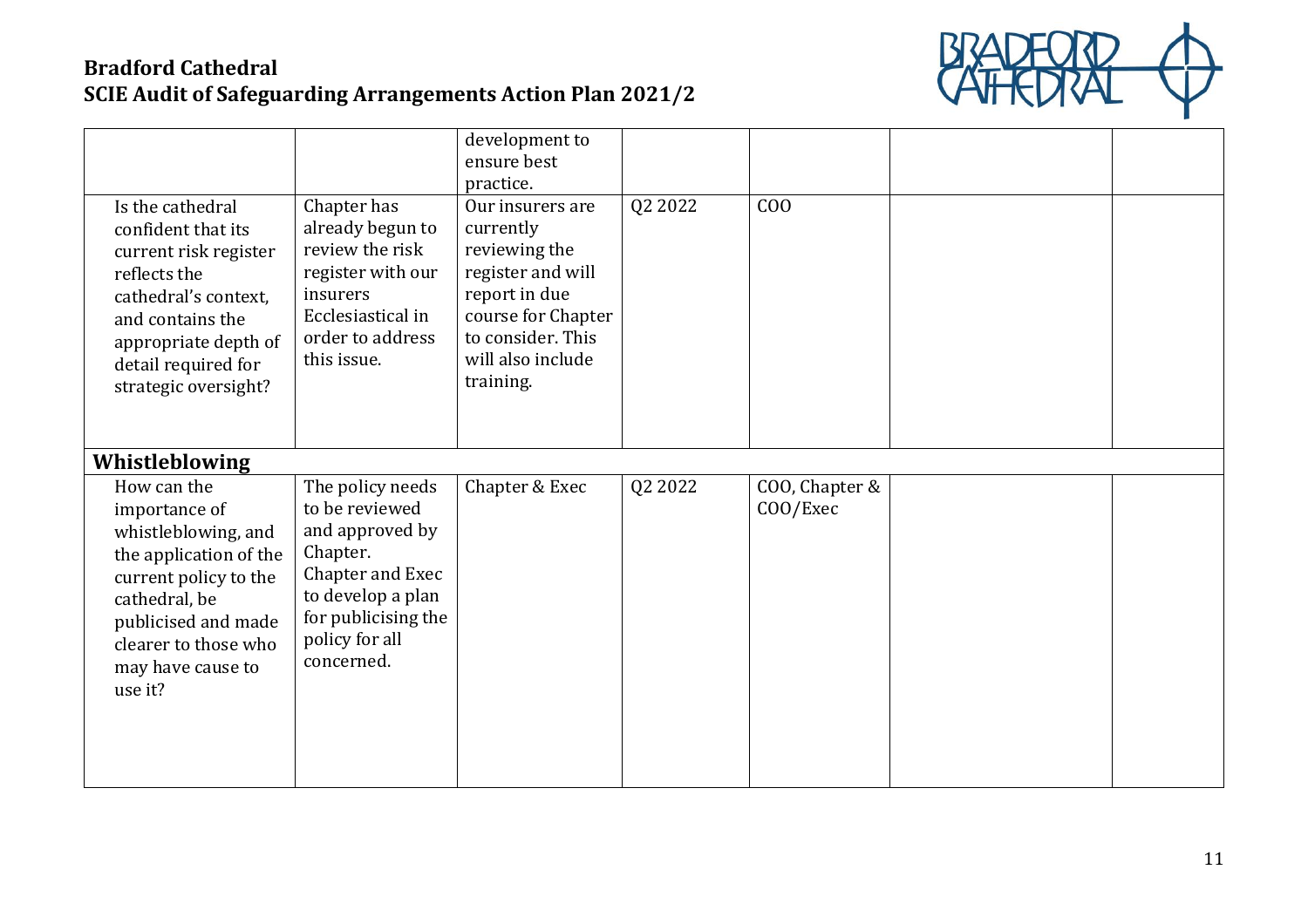

| <b>Safeguarding Advisory Panel</b>                                                                                                                                                                                                                                  |                                                                                                                                                                                                                                                                                                                                                                                                  |                                                              |         |                           |  |
|---------------------------------------------------------------------------------------------------------------------------------------------------------------------------------------------------------------------------------------------------------------------|--------------------------------------------------------------------------------------------------------------------------------------------------------------------------------------------------------------------------------------------------------------------------------------------------------------------------------------------------------------------------------------------------|--------------------------------------------------------------|---------|---------------------------|--|
| Who is best placed to<br>review the terms of<br>reference of the<br>Safeguarding<br>Committee, and<br>function of the<br>safeguarding team<br>meetings, such that<br>the strategic and<br>operational aspects<br>of safeguarding are<br>more clearly<br>delineated? | Safeguarding<br>Committee is a<br>sub group of<br>Chapter,<br>therefore the<br>terms of<br>reference should<br>be reviewed by<br>Chapter.<br>In order to<br>facilitate this<br>work, it is<br>recommended<br>that it is<br>discussed at the<br>safeguarding<br>committee, exec<br>and chapter.<br>Consideration<br>should be given<br>to how to support<br>CSO in<br>maintaining<br>professional | Safeguarding<br>Committee, Exec<br>and Chapter to<br>review. | Q3 2022 | CSO/Chair of<br>Committee |  |
|                                                                                                                                                                                                                                                                     | decision making<br>processes.                                                                                                                                                                                                                                                                                                                                                                    |                                                              |         |                           |  |
| Which group would                                                                                                                                                                                                                                                   | The safeguarding                                                                                                                                                                                                                                                                                                                                                                                 | Safeguarding                                                 | Q1 2022 | SO/Chair of               |  |
| be best placed to<br>hold the cathedral's                                                                                                                                                                                                                           | Committee and<br>Chapter.                                                                                                                                                                                                                                                                                                                                                                        | Action plan to be<br>approved by<br>Chapter for              |         | Committee                 |  |
|                                                                                                                                                                                                                                                                     |                                                                                                                                                                                                                                                                                                                                                                                                  |                                                              |         |                           |  |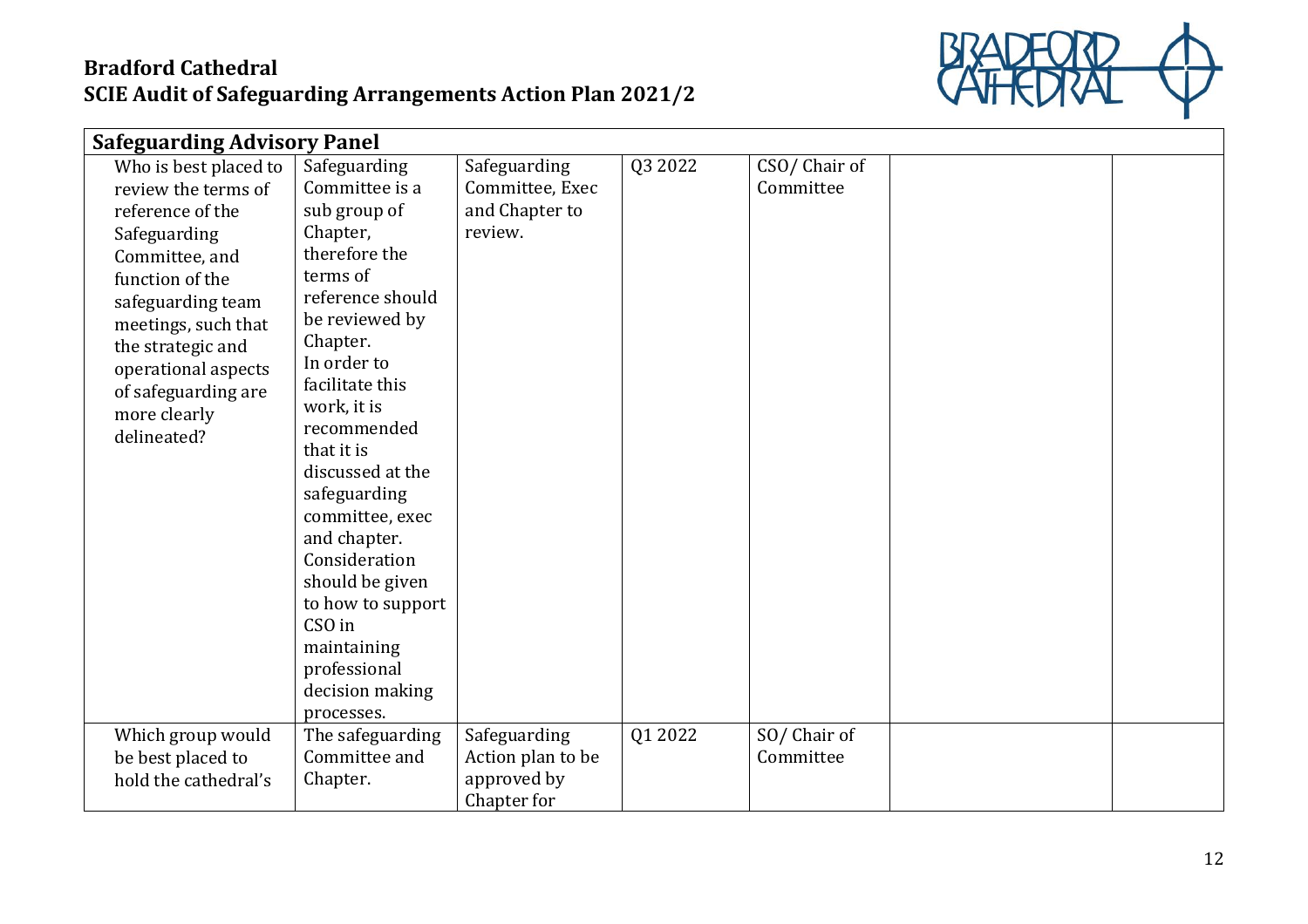

| safeguarding action<br>plan, and what would<br>membership of this<br>group look like?                                                                                              |                                                                                                                                                                                      | publication, then<br>safeguarding<br>committee to<br>oversee the plan<br>work. This will<br>agree a schedule                                                                                                                                                                                                                                       |           |         |  |
|------------------------------------------------------------------------------------------------------------------------------------------------------------------------------------|--------------------------------------------------------------------------------------------------------------------------------------------------------------------------------------|----------------------------------------------------------------------------------------------------------------------------------------------------------------------------------------------------------------------------------------------------------------------------------------------------------------------------------------------------|-----------|---------|--|
|                                                                                                                                                                                    |                                                                                                                                                                                      | for reporting<br>progress.                                                                                                                                                                                                                                                                                                                         |           |         |  |
| <b>Leadership and Management</b>                                                                                                                                                   |                                                                                                                                                                                      |                                                                                                                                                                                                                                                                                                                                                    |           |         |  |
| <b>Theological Leadership</b>                                                                                                                                                      |                                                                                                                                                                                      |                                                                                                                                                                                                                                                                                                                                                    |           |         |  |
|                                                                                                                                                                                    |                                                                                                                                                                                      |                                                                                                                                                                                                                                                                                                                                                    |           |         |  |
| What opportunities<br>exist or can be created<br>to better share the<br>message of<br>safeguarding and its<br>importance in the<br>cathedral's mission and<br>the Christian faith? | The Cathedral has<br>identified<br>Safeguarding<br>Sunday as part of<br>its annual<br>liturgical<br>planning with a<br>focus on the<br>theology of<br>safeguarding in<br>the sermon. | The clergy and<br>safeguarding team<br>to explore and<br>identify other<br>opportunities for<br>embedding the<br>theology of<br>safeguarding into<br>all aspects of<br>Cathedral life. The<br>clergy team to<br>explore how to<br>embed the<br>experience of<br>survivors into the<br>culture of the<br>Cathedral with<br>support from the<br>NST. | 2022-2021 | SO/Dean |  |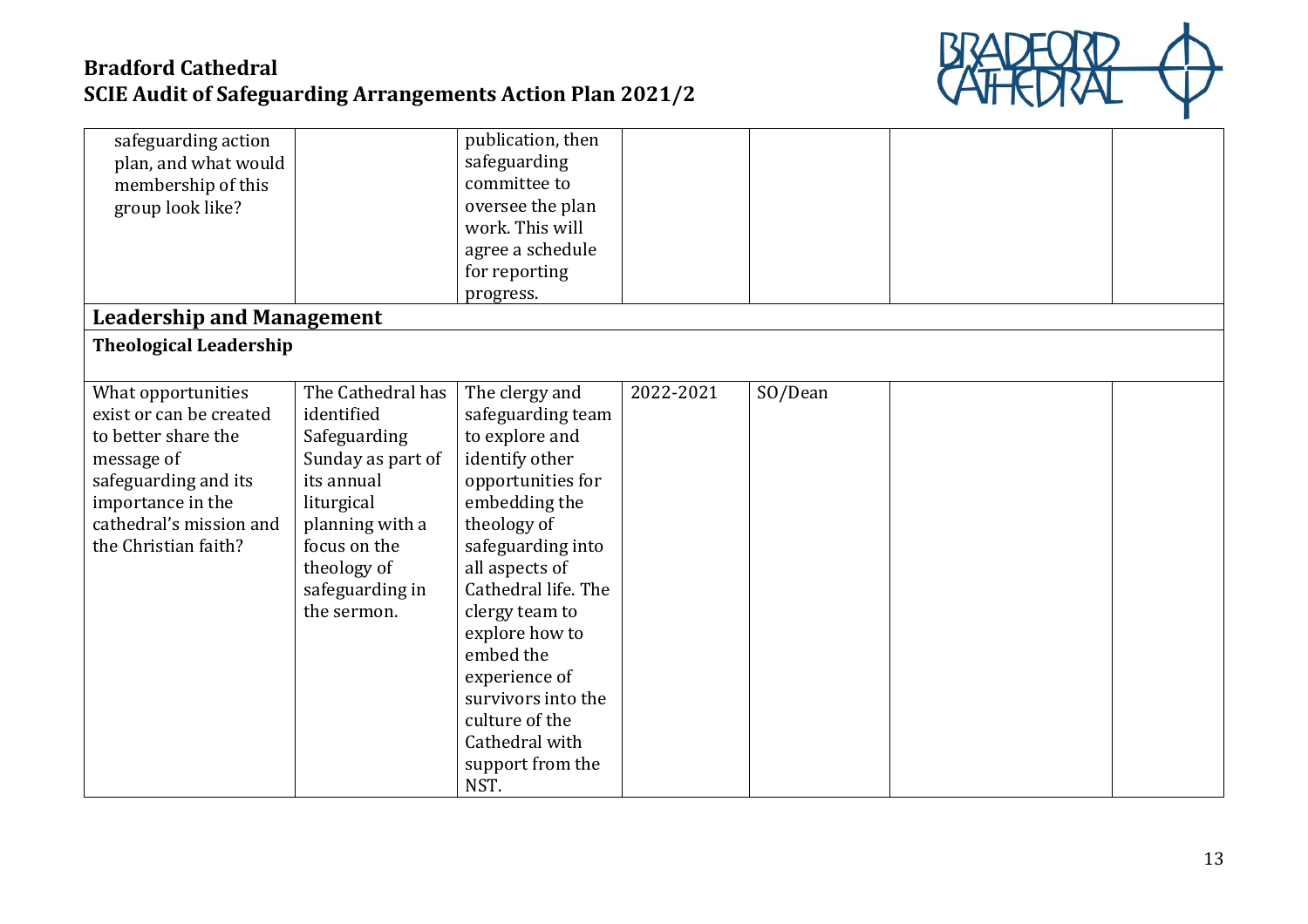

| <b>Strategic Leadership</b>                                                                                                                                                         |                                                                                                                                                                                                                                                                                               |                                                                                                       |         |                 |  |
|-------------------------------------------------------------------------------------------------------------------------------------------------------------------------------------|-----------------------------------------------------------------------------------------------------------------------------------------------------------------------------------------------------------------------------------------------------------------------------------------------|-------------------------------------------------------------------------------------------------------|---------|-----------------|--|
| What systems and<br>structures might<br>enable a more shared<br>and cohesive<br>understanding and<br>approach to<br>safeguarding across<br>the cathedral's<br>strategic leadership? | A question for<br>Chapter,<br>Safeguarding<br>Committee and<br>Exec to consider<br>and take<br>appropriate<br>actions when the<br>new Dean is in<br>post.                                                                                                                                     | To go onto the<br>agenda of Chapter,<br>Safeguarding<br>Committee when<br>the new Dean in in<br>post. | Q3 2022 | SO/Dean         |  |
| Is the Cathedral<br>confident that those<br>in strategic<br>leadership roles are<br>sufficiently visible to<br>all those who work<br>or worship within it?                          | Currently<br>information<br>about staff and<br>safeguarding<br>team can be<br>found on the<br>Cathedral<br>website.<br>Safeguarding<br>team information<br>is also held on<br>noticeboards in<br>public spaces and<br>included in the<br>choir handbook,<br>which is sent to<br>all families. | To include<br>members of<br>chapter onto the<br>website for public<br>information.                    | Q1 2022 | CS <sub>O</sub> |  |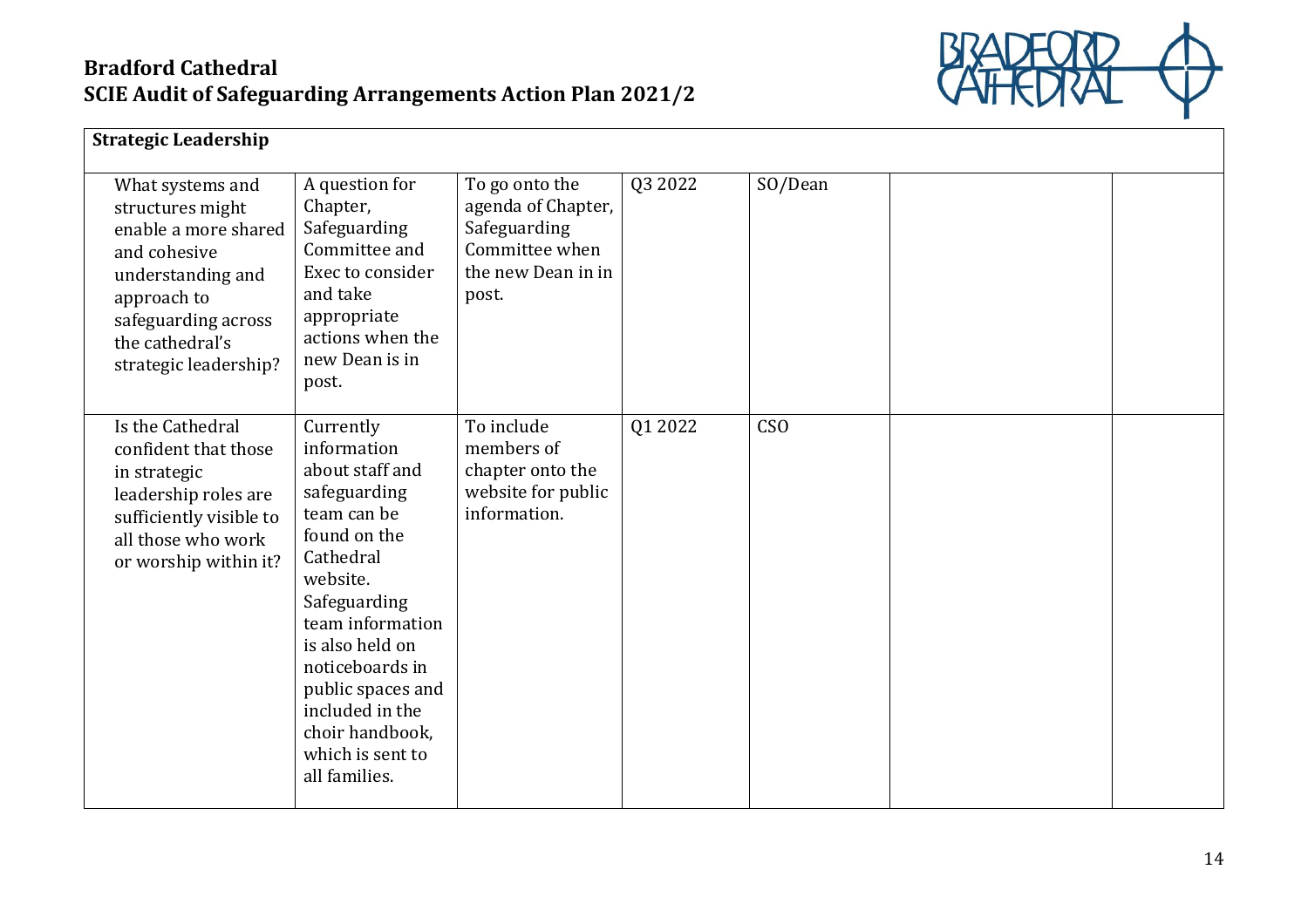

| <b>Operational Leadership</b>                                                                                                                                                                                                                    |                                                                                                                                                                                                                                           |                                                                                                                                                                                                |         |                           |  |  |  |  |
|--------------------------------------------------------------------------------------------------------------------------------------------------------------------------------------------------------------------------------------------------|-------------------------------------------------------------------------------------------------------------------------------------------------------------------------------------------------------------------------------------------|------------------------------------------------------------------------------------------------------------------------------------------------------------------------------------------------|---------|---------------------------|--|--|--|--|
| How can the many<br>forums for<br>operational<br>safeguarding<br>discussion within<br>the cathedral be<br>more effectively<br>streamlined as<br>part of the wider<br>governance<br>review, reducing<br>demand and<br>increasing<br>coordination? | Work has already<br>begun with<br>regards to<br>governance in the<br>light of the new<br>Cathedral<br>Measure. This<br>would be a good<br>opportunity to<br>review<br>safeguarding<br>from a strategic<br>and operational<br>perspective. | Chapter and<br>Safeguarding<br>Committee to<br>review and make<br>recommendations.                                                                                                             | Q4 2022 | CSO/Chair of<br>Committee |  |  |  |  |
| <b>Culture</b>                                                                                                                                                                                                                                   |                                                                                                                                                                                                                                           |                                                                                                                                                                                                |         |                           |  |  |  |  |
| Does the cathedral<br>recognise this picture<br>of potential naivety<br>around safeguarding<br>risk? What resources<br>and expertise do the<br>cathedral have to<br>draw upon that<br>might help to<br>challenge this?                           | Experience has<br>shown that the<br>culture of the<br>organisation is<br>influenced by the<br>attitude,<br>knowledge and<br>experience of<br>those in senior<br>leadership. By<br>drawing on the                                          | For strategic and<br>operational<br>safeguarding<br>work to actively<br>recruit volunteers<br>from other<br>professional<br>organisation who<br>specialise in the<br>field of<br>safeguarding. | Q3 2022 | S <sub>O</sub>            |  |  |  |  |